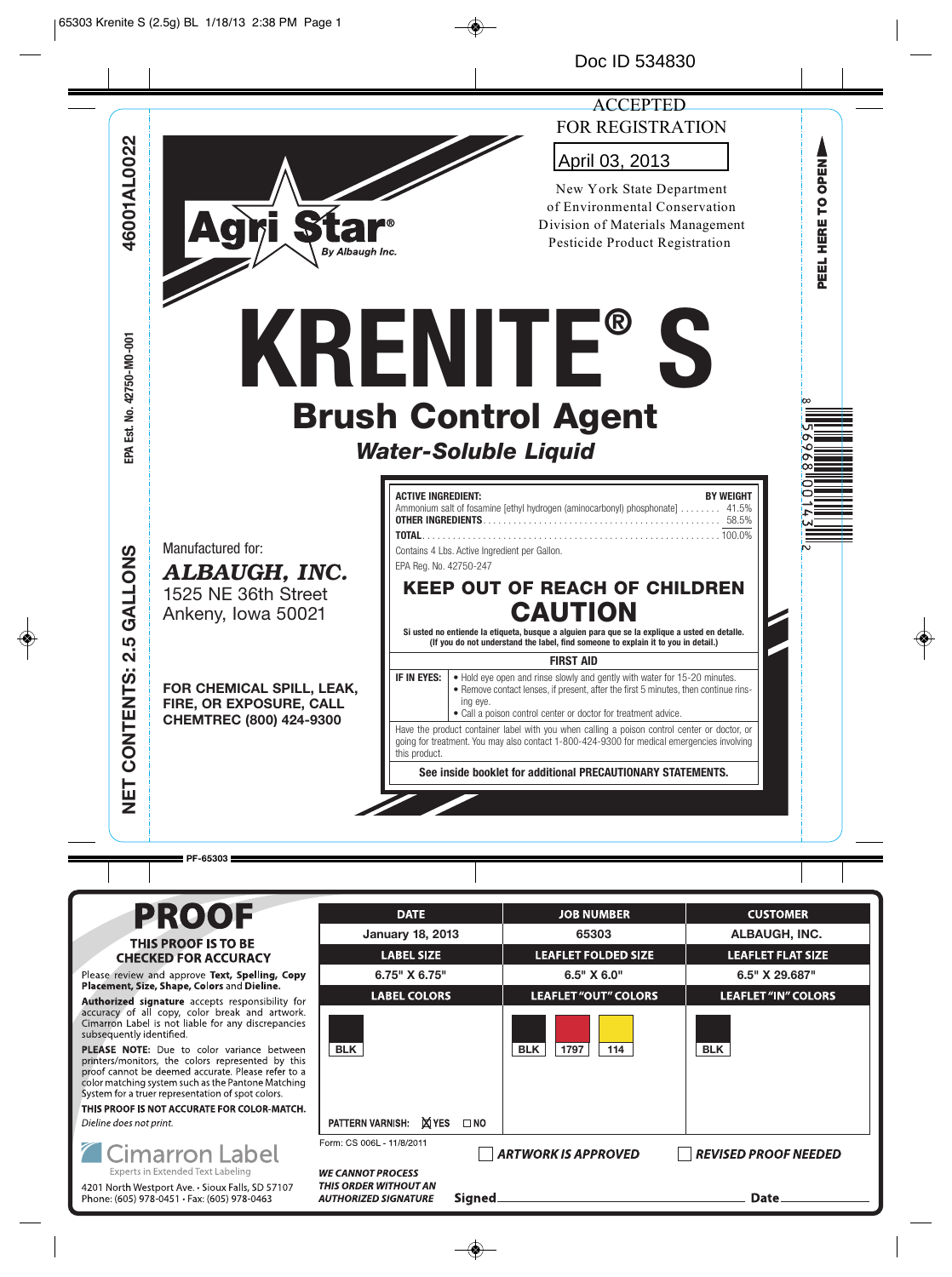**Agri Star®** 

**By Albaugh Inc.** 

**KRENITE® S Brush Control Agent**

# *Water-Soluble Liquid*

Manufactured for: *ALBAUGH, INC.*

1525 NE 36th Street Ankeny, Iowa 50021

**FOR CHEMICAL SPILL, LEAK, FIRE, OR EXPOSURE, CALL CHEMTREC (800) 424-9300**

AD052510 PRODUCT OF CHINA

| <b>BY WEIGHT</b> |
|------------------|
|                  |

|  | Y WEIGHT |
|--|----------|
|  |          |
|  |          |

| Ammonium salt of fosamine [ethyl hydrogen (aminocarbonyl) phosphonate] 41.5% |  |
|------------------------------------------------------------------------------|--|
|                                                                              |  |
|                                                                              |  |

Contains 4 Lbs. Active Ingredient per Gallon.

EPA Reg. No. 42750-247

# **KEEP OUT OF REACH OF CHILDREN CAUTION**

**Si usted no entiende la etiqueta, busque a alguien para que se la explique a usted en detalle. (If you do not understand the label, find someone to explain it to you in detail.)**

### **FIRST AID**

| <b>IF IN EYES:</b> $\blacktriangleright$ • Hold eye open and rinse slowly and gently with water for 15-20 minutes. |
|--------------------------------------------------------------------------------------------------------------------|
| <b>EXECUTE:</b> Remove contact lenses, if present, after the first 5 minutes, then continue rins-                  |
| ing eye.                                                                                                           |

• Call a poison control center or doctor for treatment advice.

Have the product container label with you when calling a poison control center or doctor, or going for treatment. You may also contact 1-800-424-9300 for medical emergencies involving this product.

**See inside booklet for additional PRECAUTIONARY STATEMENTS.**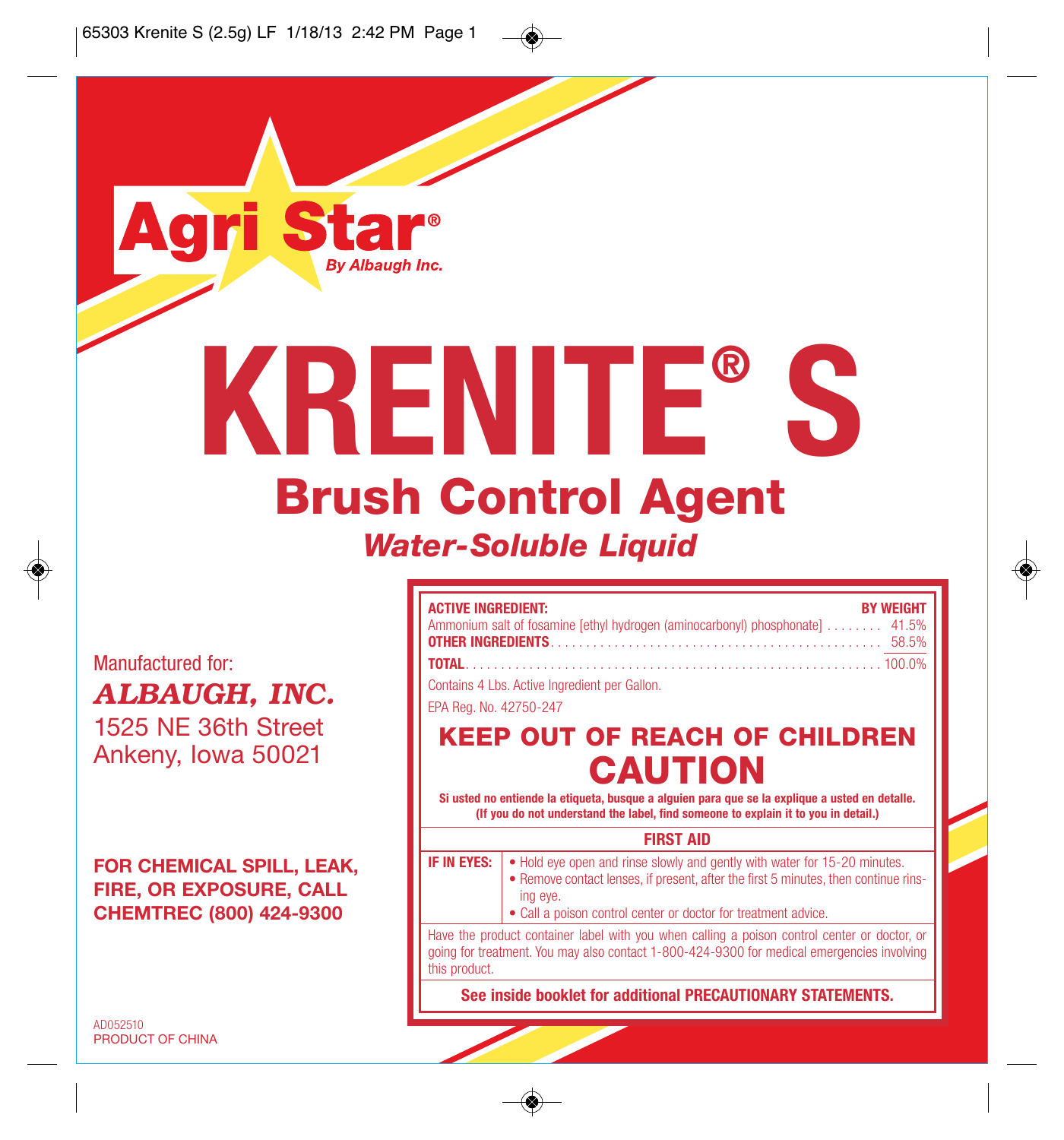# **PRECAUTIONARY STATEMENTS**

# **HAZARDS TO HUMANS AND DOMESTIC ANIMALS**

**CAUTION!** Causes (moderate) eye injury (irritation). Avoid contact with eyes or clothing.

# **PERSONAL PROTECTIVE EQUIPMENT (PPE)**

### **Applicators and other handlers must wear:**

1. Long-sleeved shirt and long pants

2. Shoes plus socks

Follow manufacturer's instructions for cleaning/maintaining PPE. If no such instructions for washables, use detergent and hot water. Keep and wash PPE separately from other laundry.

### **USER SAFETY RECOMMENDATIONS**

**USERS SHOULD:** Wash hands before eating, drinking, chewing gum, using tobacco or using the toilet.

# **ENVIRONMENTAL HAZARDS**

Do not apply directly to water, or to areas where surface water is present, or to intertidal areas below the mean high water mark. Do not contaminate water by cleaning of equipment or disposal of equipment washwaters.

# **PRODUCT INFORMATION**

KRENITE**®** S brush control agent is a water-soluble liquid to be diluted with water and applied as a foliar spray for control and/or suppression of many woody species.

KRENITE**®** S may be applied for use in pine plantations and non-crop sites, including highway rights-of-way, industrial sites, railroad rights-ofway, storage areas, utility and pipeline rights-of-way.

This product may be applied in pine plantations and non-crop sites that contain areas of temporary surface water caused by collection of water between planting beds, in equipment ruts, or in other depressions created by management activities. It is permissible to treat intermittent drainage, intermittently flooded low-lying sites, seasonally dry flood plains and transitional areas between upland and lowland sites when no water is present. It is also permissible to treat marshes, swamps and bogs after water has receded, as well as seasonally dry flood deltas. **DO NOT** make applications to natural or man-made bodies of water, such as lakes, reservoirs, ponds, streams and canals.

KRENITE**®** S is non-flammable and nonvolatile.

# **ENVIRONMENTAL CONDITIONS AND BIOLOGICAL ACTIVITY**

A KRENITE**®** S spray directed to only part of susceptible brush species will provide control of the portion sprayed, resulting in a trimming effect. Treatment with KRENITE**®** S generally does not immediately affect deciduous woody plants; they retain normal foliage for the remainder of the growing season. Treated susceptible plants do not produce foliage or grow the following spring. Coniferous species treated with KRENITE**®** S generally displays visible symptoms following application.

Effectiveness may be reduced if, following treatment, rainfall occurs on the same day.

# **RESISTANCE**

When herbicides that affect the same biological site of action are used repeatedly over several years to control the same weed species in the same field, naturally-occurring resistant biotypes may survive a correctly applied herbicide treatment, propagate, and become dominant in that field. Adequate control of these resistant weed biotypes cannot be expected. If weed control is unsatisfactory, it may be necessary to retreat the problem area using a product affecting a different site of action.

To better manage herbicide resistance through delaying the proliferation and possible dominance of herbicide resistant weed biotypes, it may be necessary to change cultural practices within and between crop seasons such as using a combination of tillage, retreatment, tank-mix partners and/or sequential herbicide applications that have a different site of action. Weed escapes that are allowed to go to seed will promote the spread of resistant biotypes.

It is advisable to keep accurate records of pesticides applied to individual fields to help obtain information on the spread and dispersal of resistant biotypes. Consult your agricultural dealer, consultant, applicator, and/or appropriate state agricultural extension service representative for specific alternative cultural practices or herbicide recommendations available in your area.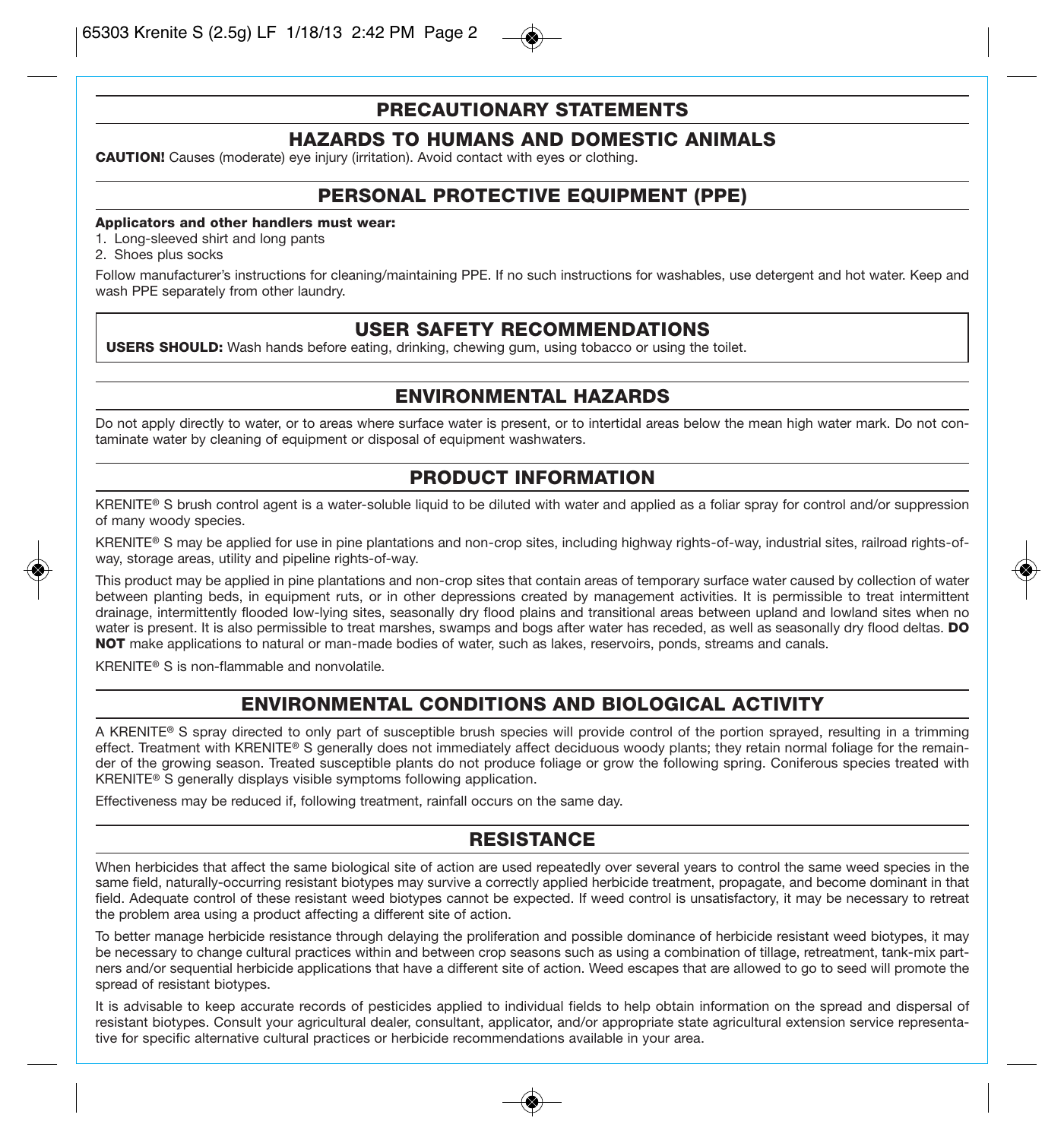

This product may be used as part of an Integrated Pest Management (IPM) program that can include biological, cultural, and genetic practices aimed at preventing economic pest damage. IPM principles and practices include field scouting or other detection methods, correct target pest identification, population monitoring, and treating when target pest populations reach locally determined action thresholds. Consult your state cooperative extension service, professional consultants or other qualified authorities to determine appropriate action treatment threshold levels for treating specific pest/crop systems in your area.

## **TANK MIXES**

KRENITE**®** S herbicide may be tank mixed with other herbicides and/or adjuvant registered for use in pine plantations and non-crop sites. Follow all use directions, precautions, and restrictions on labels of tank-mixed products.

# **SPRAY EQUIPMENT**

KRENITE**®** S may be applied using high volume or low volume ground sprayers as well as aircraft (helicopter only).

Application equipment must be calibrated before making applications of KRENITE**®** S.

# **SPRAY ADJUVANTS**

A penetrating type oil-based adjuvant (surfactant or crop oil concentrate) may be used with KRENITE**®** S. The adjuvant should be mixed in the spray solution at a minimum concentration of 1/4% by volume (1 quart per 100 gallons of spray solution) or at the manufacturer's recommended dosage.

If foaming is a problem during mixing, an anti-foam agent may be added.

# **DIRECTIONS FOR USE**

It is a violation of Federal law to use this product in a manner inconsistent with its labeling.

Do not apply this product in a way that will contact workers or other persons, either directly or through drift. Only protected handlers may be in the area during application. For any requirements specific to your State or Tribe, consult the agency responsible for pesticide regulation.

Do not apply this product through any type of irrigation system.

Do not use on food or feed crops.

KRENITE**®** S must be used only in accordance with the labeling, or in supplemental Albaugh, Inc. labeling.

# **AGRICULTURAL USES**

### **AGRICULTURAL USE REQUIREMENTS**

Use this product only in accordance with its labeling and with the Worker Protection Standard, 40 CFR Part 170. This Standard contains requirements for the protection of agricultural workers on farms, forests, nurseries, and greenhouses, and handlers of agricultural pesticides. It contains requirements for training, decontamination, notification, and emergency assistance. It also contains specific instructions and exceptions pertaining to the statements on this label about personal protective equipment (PPE) and restricted-entry interval. The requirements in this box only apply to uses of this product that are covered by the Worker Protection Standard.

Do not enter or allow worker entry into treated areas during the restricted-entry interval (REI) of 12 hours.

PPE required for early entry to treated areas that is permitted under the Worker Protection Standard and that involves contact with anything that has been treated, such as plants, soil, or water, is:

1. Coveralls

2. Shoes plus socks

### **PINE PLANTATIONS PREPARATION SITE**

KRENITE**®** S may be applied for the post-harvest (pre-plant) control of undesirable pine and hardwood seedlings and saplings and suppression of brush and vines to aid site planting preparation for southern pines and/or genetically improved pines.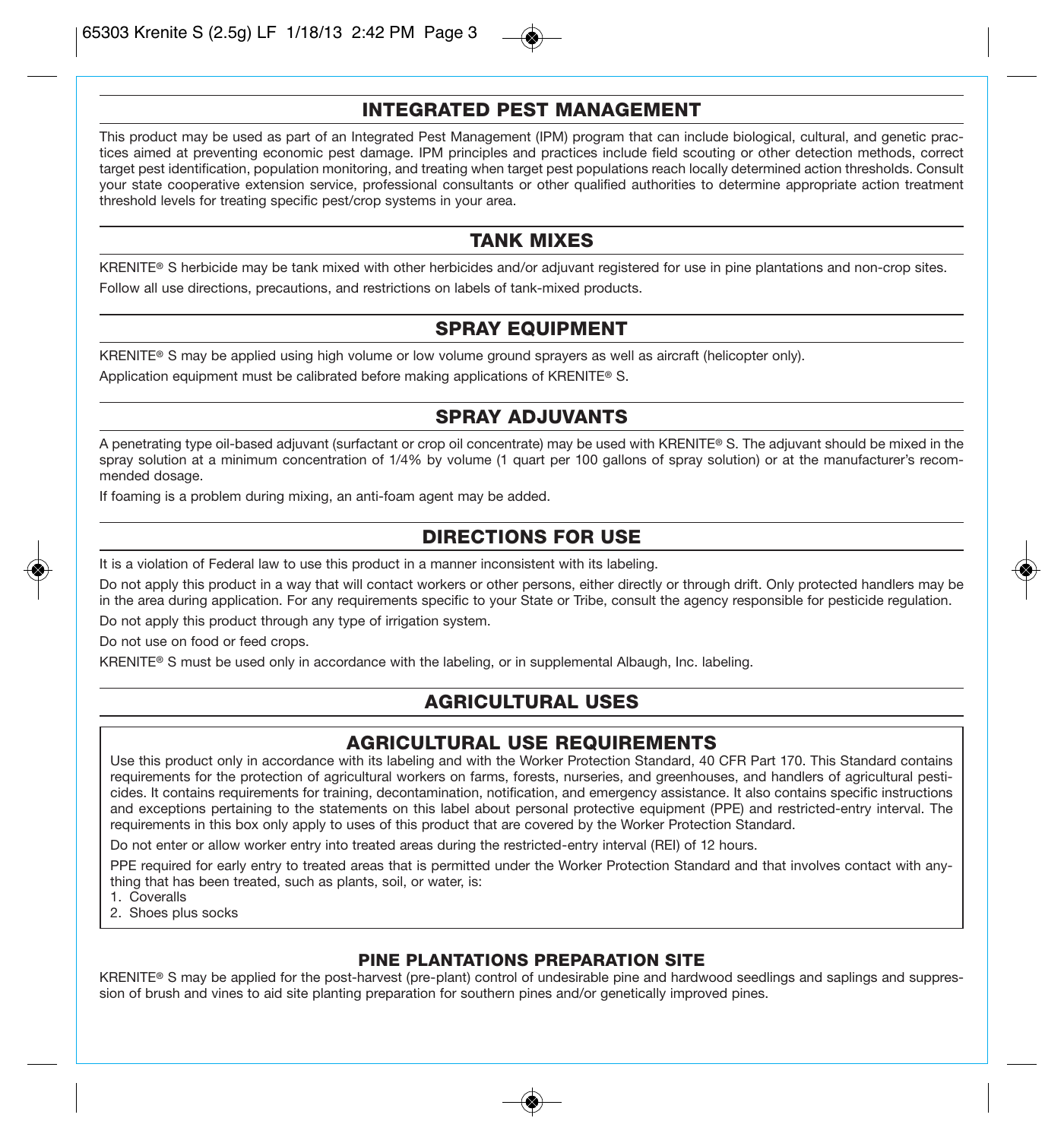### **APPLICATION INFORMATION**

Apply as a foliar spray from mid-summer to when the target tree pests begin defoliation in late summer or fall. Applications of KRENITE**®** S may be made by ground or air (helicopter only) equipment. Use sufficient water to ensure complete coverage of the vegetation, 20 to 50 gallons per acre by ground and 10 to 15 gallons per acre by air.

### **USE RATES AND PLANTS CONTROLLED**

#### **Pine Seedlings and Saplings**

Apply 2 to 4 quarts of KRENITE**®** S per acre for the control of seedling and sapling pines when burning is allowed on the site.

Apply 4 to 6 quarts per acre of KRENITE**®** S to control seedling and sapling pines when burning is not allowed on the site.

Use the higher rate when either pine saplings predominate or when high infestations of seedling pines are in the area to be sprayed.

### **Combinations of Pine and Hardwood Seedlings and Saplings**

To control a combination of pine and hardwood seedlings and saplings, apply a tank mixture of KRENITE**®** S at use rates indicated for spraying pine seedlings and saplings plus Imazapyr (4 pound active per gallon) at 8 to 20 ounces per acre. This tank mix may be applied for the control of Ash, Blackberry, Black gum, Black locust, Box elder, Cherry, Dogwood, Elms (winged, slippery), Oaks (red, white), Red maple, Sassafras, and Sourwood.

Follow all use directions, precautions and restrictions on Imazapyr product labels.

### **Brush and Vine Suppression**

The application of KRENITE**®** S plus Imazapyr will also provide suppression of brush and vines, such as, American beautyberry (French mulberry), Baccharis (groundsel tree), Vaccinium (blueberry) species, Wax myrtle (bayberry) and Wild grape.

\*Suppression – a visible reduction in plant population and/or plant vigor as compared to an untreated area and generally not accepted as control.

Do not apply more than 3 gallons of KRENITE**®** S per acre per year.

## **NON-AGRICULTURAL USES**

# **NON-AGRICULTURAL USE REQUIREMENTS**

The requirements in this box apply to uses of this product that are NOT within the scope of the Worker Protection Standard for agricultural pesticides (40 CFR Part 170). The WPS applies when this product is used to produce agricultural plants on farms, forests, nurseries, or greenhouses.

Do not enter or allow entry into treated areas until sprays have dried to perform hand tasks.

### **NON-CROP SITES**

KRENITE**®** S may be applied for general weed control as follows: uncultivated non-agricultural areas (such as airports, highway, railroad and utility rights-of-way, sewage disposal areas); uncultivated agricultural areas (non-crop producing, which includes: farmyards, fuel storage areas, fence rows, barrier strips); industrial sites (outdoor, such as lumberyards, pipeline and tank farms).

### **APPLICATION INFORMATION**

Make a foliar application of the recommended rate of KRENITE**®** S from full leaf expansion in the spring to the development of full canopy coloration in the fall for deciduous species to be controlled. Coniferous species, listed in the "USE RATES AND PLANTS CONTROLLED" chart below, may be treated at anytime during the growing season.

### **LOW- AND HIGH-VOLUME DIRECTED SPRAYS**

Prepare either a low-volume or high-volume spray solution of KRENITE**®** S. For the low-volume directed spray application, do not exceed a spray concentration of 30% by volume. For the high-volume directed spray application, do not use a spray concentration of less than 1.5% by volume.

Prepare the desired volume of spray solution by mixing the amount of this product in water as shown in the Spray Solution Table. Apply a quantity of spray solution which will thoroughly and uniformly cover the target plant foliage (spray to wet for high-volume applications). Rate and volume per acre will depend on the plant species, the height and density of plant growth as well as the type of application equipment used. On tall or dense stands of brush it may be necessary to spray from opposite sides in order to obtain thorough coverage of the foliage. Use the higher rate range on stands where difficult-to-control species are dominant. See the "USE RATES AND PLANTS CONTROLLED" section of the label for use rates and a listing of \*\*difficult-to-control species.

Do not apply more than 6 gallons of KRENITE**®** S per acre per year.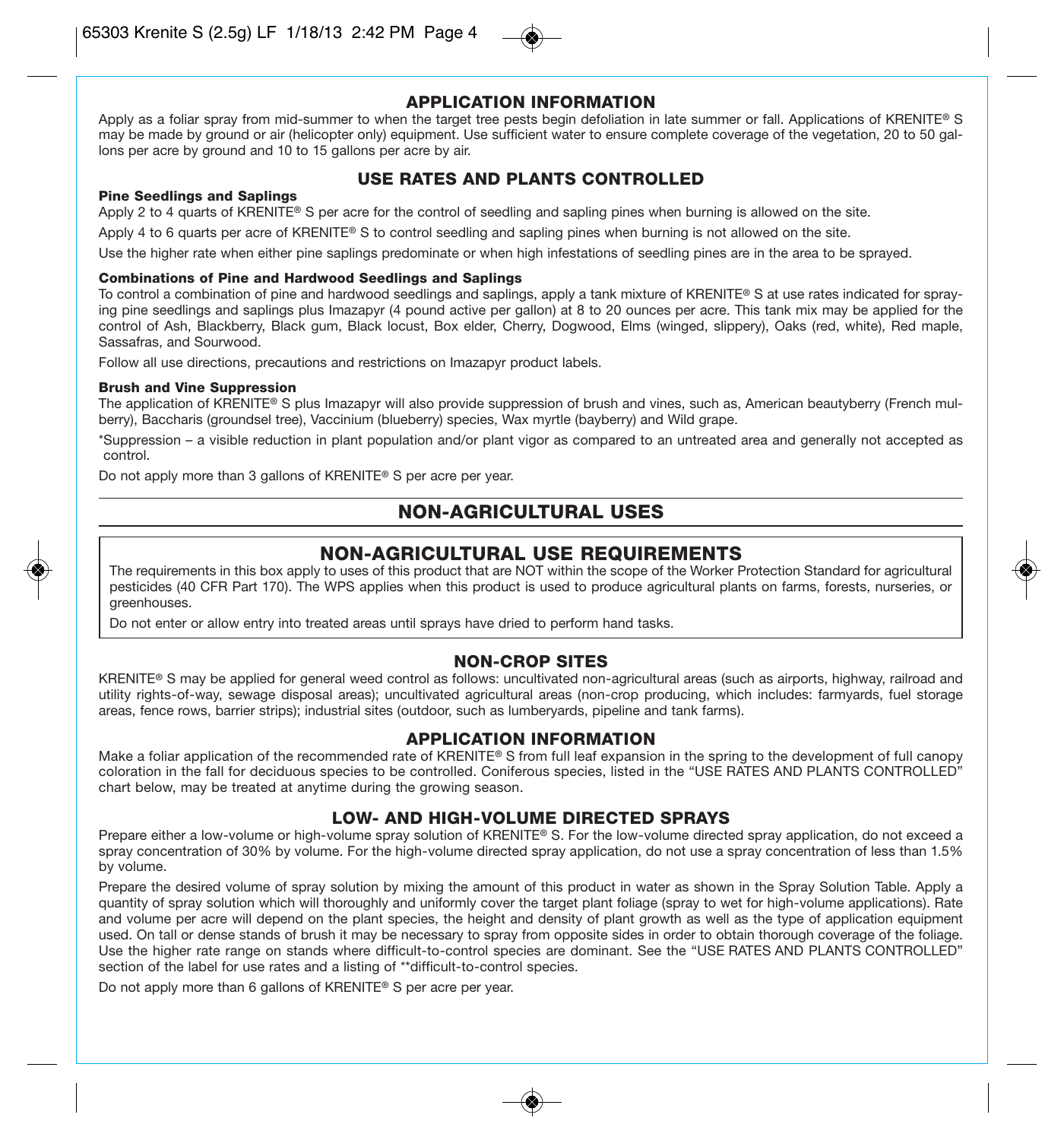

Prepare a spray solution using 1-1/2 to 3 gallons of KRENITE**®** S in 10 to 40 gallons of water (see Spray Solution Table). For broadcast ground applications, use this product at the rate of 1.5 to 6 gallons per acre. Do not apply more than 6 gallons per acre when using ground equipment. For aerial applications, use this product at the rate of 1.5 to 3 gallons per acre. Do not apply more than 3 gallons of KRENITE**®** S per acre when using aerial equipment. Use sufficient spray volume to uniformly and thoroughly cover the foliage. Use the higher concentrations on stands in which difficult-to-control species are predominant (see "USE RATES AND PLANTS CONTROLLED" section for a listing of \*\*difficult-to-control species).

| <b>Desired</b> | Amount of KRENITE <sup>®</sup> S |           |           |           |           |       |           |
|----------------|----------------------------------|-----------|-----------|-----------|-----------|-------|-----------|
| <b>Volume</b>  | 1.5%                             | 2%        | 3%        | 4%        | 10%       | 20%   | 30%       |
| 5 Gal          | $***$                            | $***$     | $***$     | $0.8$ at  | $0.5$ gal | gal   | $1.5$ gal |
| 10 Gal         | $0.6$ at                         | $0.8$ gt  | $1.2$ at  | $1.6$ at  | gal       | 2 gal | 3 gal     |
| 20 Gal         | 1.2 at                           | $1.6$ at  | $0.6$ gal | $0.8$ gal | 2 gal     | 4 gal | 6 gal     |
| 30 Gal         | $0.45$ gal                       | $0.6$ gal | $0.9$ gal | $1.2$ gal | 3 gal     | 6 gal | $**$      |
| 40 Gal         | $0.6$ gal                        | $0.8$ gal | $1.2$ gal | $1.6$ gal | 4 gal     | $**$  | $**$      |
| 50 Gal         | $0.75$ gal                       | gal       | $1.5$ gal | 2 gal     | 5 gal     | $**$  | $**$      |
| 100 Gal        | $1.5$ gal                        | 2 gal     | 3 gal     | 4 gal     | $***$     | $**$  | $**$      |

### **SPRAY SOLUTION TABLE**

### **USE RATES AND PLANTS CONTROLLED**

KRENITE**®** S effectively controls or suppresses (\*\*difficult-to-control listings) the following plants when applied at the use rates shown. \*\*Suppression – a visible reduction in plant population and/or plant vigor as compared to an untreated area and generally not accepted as control.

| 1-1/2 to 6 gal KRENITE <sup>®</sup> S per acre |                       |                               |                         |  |  |
|------------------------------------------------|-----------------------|-------------------------------|-------------------------|--|--|
| Alder, red                                     | Alnus rubra           | Oak, red                      | Quercus rubra           |  |  |
| Ash. white                                     | Fraxinus Americana    | Oak. water                    | Quercus arkansana       |  |  |
| Aspen, quaking                                 | Populus tremuloides   | Oak, white                    | Quercus alba            |  |  |
| <b>Birch</b>                                   | Betula sp.            | Persimmon**                   | Diospyros virginiana    |  |  |
| Blackberry                                     | Rubus sp.             | Pine, loblolly                | Pinus taeda             |  |  |
| Blackgum                                       | Nyssa sylvatica       | Pine, Virginia                | Pinus virginiana        |  |  |
| Cherry, black**                                | Prunus serotina       | Poplar, yellow (tulip tree)** | Liriodendron tulipifera |  |  |
| Cherry, pin                                    | Prunus pensylvanica   | Salmonberry                   | Rubus spectabilis       |  |  |
| Chokecherry, common**                          | Prunus virginiana     | Sassafras**                   | Sassafras sassafras     |  |  |
| $EIm**$                                        | Ulmus sp.             | Sourwood**                    | Oxydendrum arboretum    |  |  |
| Fern, bracken                                  | Pteridium acquilinum  | Spurge, leafy***              | Euphoribia ésula        |  |  |
| Hawthorn**                                     | Crataegus sp.         | Sumac                         | Rhus sp.                |  |  |
| Hickory**                                      | Carya sp.             | Sweetgum                      | Liquidambar styraciflua |  |  |
| Locust, black                                  | Robinia pseudoaccacia | Tallow, Chinese               | Sapium Sebiferum        |  |  |
| Maple, bigleaf**                               | Acer macrophyllum     | Thimbleberry                  | Rubus parviflorus       |  |  |
| Maple, red**                                   | Acer rubrum           | Willow**                      | Salix sp.               |  |  |
| Maple, vine                                    | Acer circinatum       |                               |                         |  |  |
| 2 to 6 gal KRENITE® S per acre                 |                       |                               |                         |  |  |
| Basswood, American**                           | Tilia Americana       | Grape, wild                   | Vitis sp.               |  |  |
| Bindweed, field***                             | Convolvulus arvensis  | Pine, Eastern white           | Pinus strobes           |  |  |
| Cottonwood, Eastern                            | Populus deltoids      | Plum, wild                    | Prunus munsoniana       |  |  |
| Elder, American                                | Sambucus canadenis    | Rose, multiflora              | Rosa multiflora         |  |  |
| Elm, slippery                                  | Ulmus rubra           | Sycamore                      | Platanus occidentalis   |  |  |
| Elm, winged**                                  | Ulmus alata           | Tree-of-heaven                | Ailanthus altissima     |  |  |

\*\*Difficult-to-control or Suppression

Suppression – A visible reduction in plant population and/or plant vigor as compared to an untreated area and generally not accepted as control.

\*\*\*Make applications after plants begin to bloom.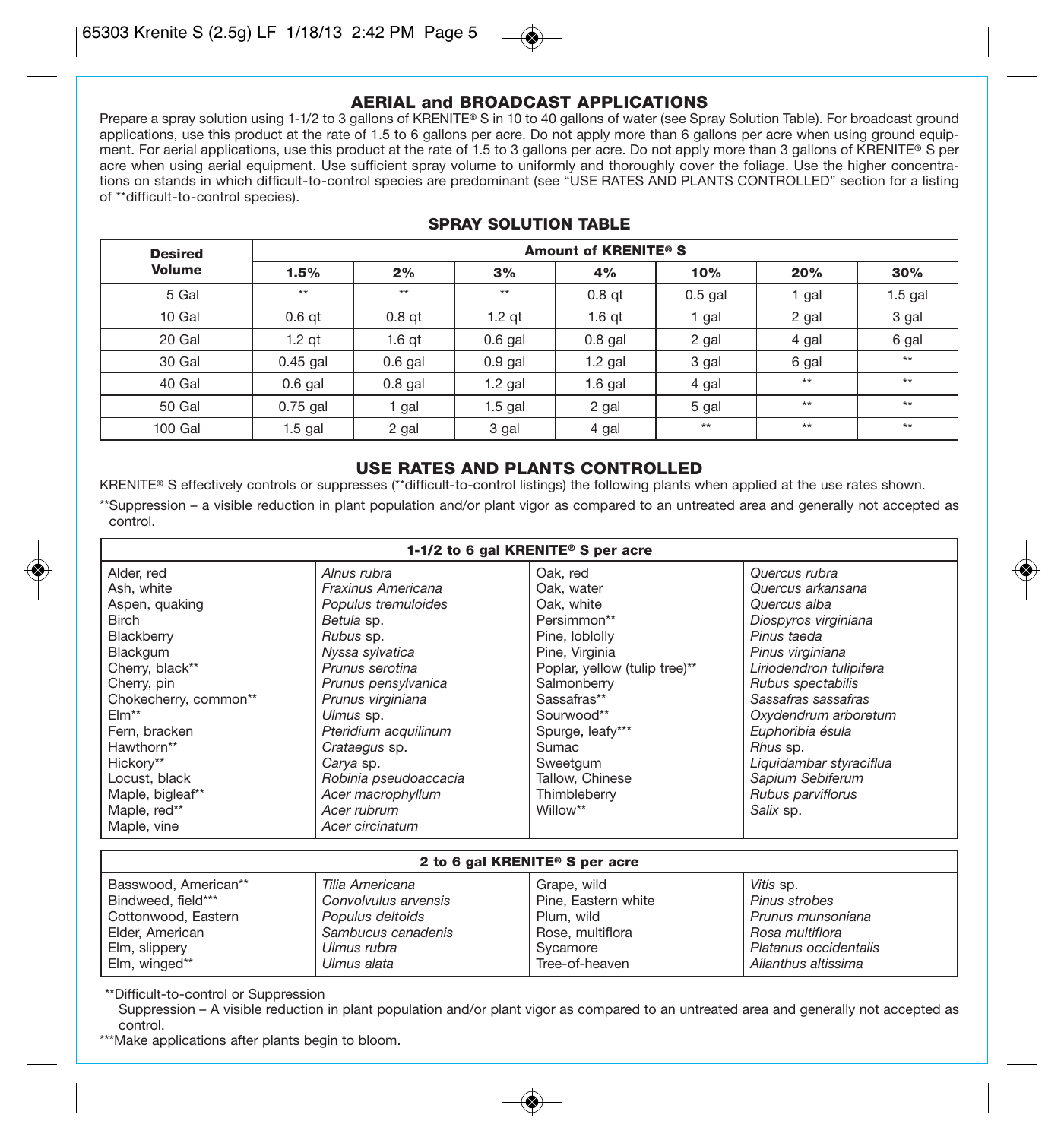### **TANK MIXTURES**

### **KRENITE® S plus ESCORT XP**

KRENITE**®** S plus ESCORT XP may be applied for the control of Eastern red cedar and improved control of Ailanthus (tree of heaven), Ash, Cherry, Elm and Red maple.

Apply 1.5 to 3 gallons of KRENITE**®** S plus 1 to 2 ounces of ESCORT XP per acre. Apply a quantity of spray solution that will thoroughly and uniformly cover the target brush/trees without causing unnecessary run-off (spray to wet). If the site contains difficult-to-control species (see \*\* in "USE RATES AND PLANTS CONTROLLED" section), use the higher rates of both KRENITE**®** S and ESCORT XP.

Follow the use directions, precautions and restrictions on the ESCORT XP label.

#### **KRENITE® S plus imazapyr**

KRENITE**®** S plus imazapyr herbicide (2 pounds active ingredient per gallon) may be applied for the control of Box elder, Hackberry, Persimmon, Wild pecan and Dogwood and for improved control of Ash, Black Cherry, Elm, Maple, Sassafras and Willow.

Apply 1.5 to 3 gallons of KRENITE**®** S plus 8 to 20 ounces of imazapyr per acre. Apply a quantity of the spray solution that will thoroughly and uniformly cover the target brush without causing unnecessary run-off (spray to wet). If the site contains difficult-to-control species (see \*\* in "USE RATES AND PLANTS CONTROLLED" section), use the higher rates of both KRENITE**®** S and imazapyr.

Follow the use directions, precautions and restrictions on the Imazapyr label.

#### **KRENITE® S plus picloram**

KRENITE**®** S plus picloram (2 pound active per gallon) herbicide may be applied for the control of Hackberry, Persimmon, and Walnut for improved control of Cherry, Elm, Hickory, Locust, Oak, Poplar, Sassafras, Sumac, and Sweet gum.

Apply 1.5 to 3 gallons of KRENITE**®** S plus 1 to 2 pints of picloram per acre. Apply a quantity of the spray solution that will thoroughly and uniformly cover the target brush without causing unnecessary run-off (spray to wet). If the site contains difficult-to-control species (see \*\* in "USE RATES AND PLANTS CONTROLLED" section), use the higher rates of both KRENITE**®** S and picloram.

Follow the use directions, precautions and restrictions on the picloram label.

### **SIDE TRIMMING**

For control of only a portion of a plant, direct the spray solution to thoroughly cover (spray to wet) only the portion of the plant to be controlled.

Do not apply more than 6 gallons of KRENITE**®** S per acre when side trimming.

### **CUT SURFACE APPLICATIONS**

KRENITE**®** S may be used for controlling the re-sprouting of cut stumps of the plants listed in the "USE RATES AND PLANTS CON-TROLLED" section. Control of re-sprouting in plants listed as "difficult to control" may not be as effective.

KRENITE**®** S may either be used undiluted or mixed with water. Use the method that is best suited for the particular application equipment. When mixing with water a ratio of no less than 1 part KRENITE**®** S to 1 part water on a volume basis must be used. Apply the undiluted or mixed solution to wet the area adjacent to the cambium and bark around the entire circum ference and the sides of the cut stumps. The sides of the stumps should be wet down to the root collar area.

Apply with appropriate application equipment using low spray pressure. Applications can be made any time of the year, except during periods of heavy sap flow in the spring. Applications should be made soon after cutting, before the stump surface forms a layer of callous tissue (hardens off).

To prevent freezing of the spray solution, add ethylene glycol (commercial antifreeze) to the water used in preparing the spray solution. Add the antifreeze according to the manufacturer's label for preventing freezing of water at the lowest expected ambient temperature. KRENITE**®** S will freeze at -11°F. A 1:1 aqueous dilution of KRENITE**®** S will freeze at 21°F.

A spray pattern indicator may be used in the spray solution to facilitate application. The user should check the compatibility of the spray indicator with the spray solution prior to using large quantities.

### **ADDITIONAL USE INSTRUCTIONS – PINE PLANTATIONS AND NON-CROP SITES MIXING INSTRUCTIONS**

- 1. Fill spray tank 1/2 full of water.
- 2. With the agitator running, add the desired amount of KRENITE**®** S.
- 3. If using a tank mix partner, add the recommended amount. Follow the use precautions and directions on the tank mix partner label.
- 4. Add spray adjuvant as last ingredient prior to filling the spray tank with water.
- 5. Agitate the spray solution thoroughly.

After KRENITE**®** S has been thoroughly mixed in the spray tank, agitation of the spray solution is not required.

# **SPRAY CLEAN-UP**

Thoroughly clean all mixing and spray equipment immediately following applications of KRENITE**®** S. Flush tank, pump, hoses and boom with several changes of water after removing the nozzle tips and screens (clean these parts separately).

Dispose of the rinsate on a labeled site or at an approved waste disposal facility.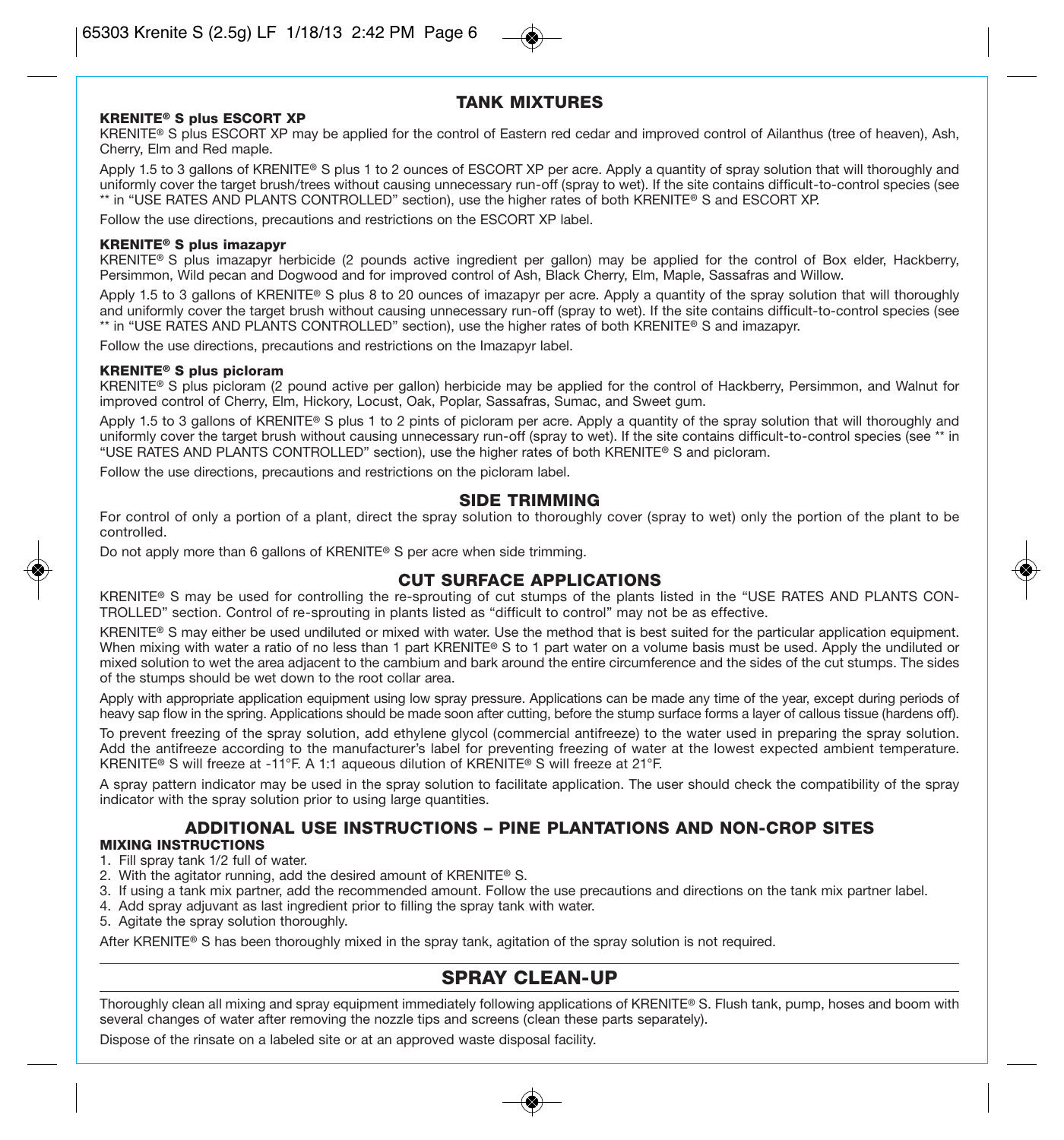# **SPRAY DRIFT MANAGEMENT**

The interaction of many equipment- and weather-related factors determines the potential for spray drift. The applicator is responsible for considering all of these factors when making applications.

AVOIDING SPRAY DRIFT IS THE RESPONSIBILITY OF THE APPLICATOR.

### **IMPORTANCE OF DROPLET SIZE**

The most effective way to reduce drift potential is to apply large droplets (>150 – 200 microns). The best drift management strategy is to apply the largest droplets that provide sufficient coverage and control. The presence of sensitive species nearby, the environmental conditions, and pest pressure may affect how an applicator balances drift control and coverage.

APPLYING LARGER DROPLETS REDUCES DRIFT POTENTIAL, BUT WILL NOT PREVENT DRIFT IF APPLICATIONS ARE MADE IMPROP-ERLY OR UNDER UNFAVORABLE ENVIRONMENTAL CONDITIONS!

See "Wind", "Temperature and Humidity", and "Temperature Inversions" sections of this label.

### **CONTROLLING DROPLET SIZE – GENERAL TECHNIQUES**

- Volume Use high flow rate nozzles to apply the highest practical spray volume. Nozzles with higher rated flows produce larger droplets. • Pressure – Use the lower spray pressures recommended for the nozzle. Higher pressure reduces droplet size and does not improve canopy
- penetration. WHEN HIGHER FLOW RATES ARE NEEDED, USE A HIGHER CAPACITY NOZZLE INSTEAD OF INCREASING PRESSURE.
- Nozzle Type Use a nozzle type that is designed for the intended application. With most nozzle types, narrower spray angles produce larger droplets. Consider using low-drift nozzles.

### **CONTROLLING DROPLET SIZE – AIRCRAFT (HELICOPTER)**

- Number of Nozzles Use the minimum number of nozzles with the highest flow rate that provide uniform coverage.
- Nozzle Orientation Orienting nozzles so that the spray is emitted backwards, parallel to the airstream will produce larger droplets than other orientations.
- Nozzle Type Solid stream nozzles (such as disc and core with swirl plate removed) oriented straight back produce larger droplets than other nozzle types.

#### **BOOM LENGTH AND HEIGHT**

- Boom Length (helicopter) For helicopters use a boom length and position that prevents droplets from entering the rotor vortices.
- Boom Height (helicopter) Application more than 10 feet above the canopy increases the potential for spray drift.
- Boom Height (ground) Setting the boom at the lowest height which provides uniform coverage reduces the exposure of droplets to evaporation and wind. The boom should remain level with the crop and have minimal bounce.

#### **WIND**

Drift potential increases at wind speeds of less than 3 mph (due to inversion potential) or more than 10 mph. However, many factors, including droplet size and equipment type determine drift potential at any given wind speed. AVOID GUSTY OR WINDLESS CONDITIONS.

**Note:** Local terrain can influence wind patterns. Every applicator should be familiar with local wind patterns and how they affect spray drift.

### **TEMPERATURE AND HUMIDITY**

When making applications in hot and dry conditions, set up equipment to produce larger droplets to reduce effects of evaporation.

#### **TEMPERATURE INVERSIONS**

Drift potential is high during a temperature inversion. Temperature inversions restrict vertical air mixing, which causes small suspended droplets to remain close to the ground and move laterally in a concentrated cloud. Temperature inversions are characterized by increasing temperature with altitude and are common on nights with limited cloud cover and light to no wind. They begin to form as the sun sets and often continue into the morning. Their presence can be indicated by ground fog; however, if fog is not present, inversions can also be identified by the movement of smoke from a ground source or an aircraft smoke generator. Smoke that layers in a concentrated cloud (under low wind conditions) indicates an inversion, while smoke that moves upward and rapidly dissipates indicates good vertical air mixing.

# **SHIELDED SPRAYERS**

Shielding the boom or individual nozzles can reduce the effects of wind. However, it is the responsibility of the applicator to verify that the shields are preventing drift and not interfering with uniform deposition of the product.

### **IMPORTANT PRECAUTIONS – PINE PLANTATIONS AND NON-CROP SITES**

- Cutting of treated stems of brush before they are completely dead may result in sprouting.
- Do not use for the control of woody plants on lawns, walks, driveways, tennis courts or similar areas.
- Drift or spray mist contact with desirable trees, shrubs, or other plants may result in injury.
- Not registered for sale or use in California or Arizona.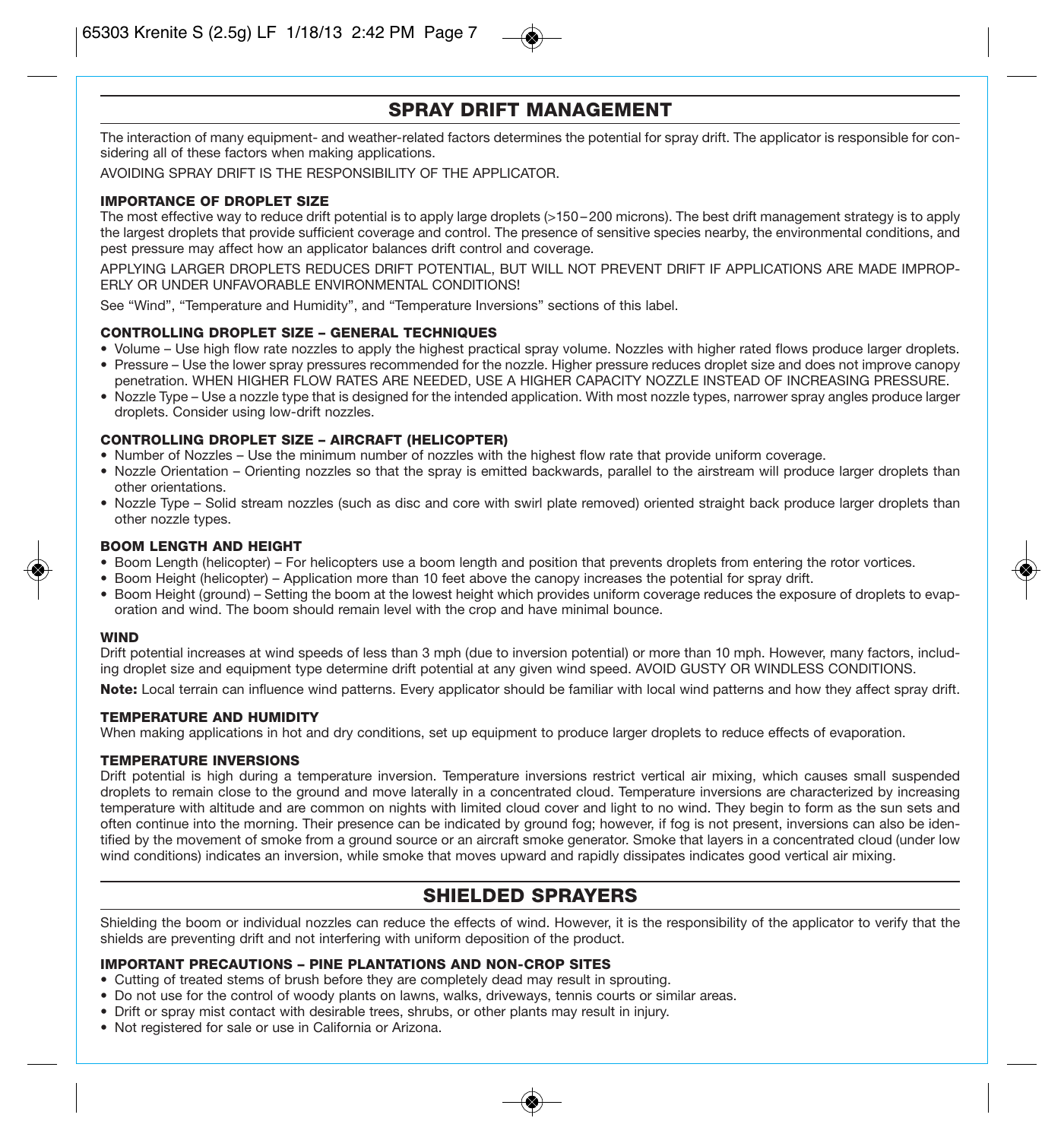# **STORAGE AND DISPOSAL**

Do not contaminate water, food or feed by storage or disposal.

**PESTICIDE STORAGE:** Do not store below 10°F. Store product in original container only. Store in a cool, dry place.

PESTICIDE DISPOSAL: Waste resulting from the use of this product may be disposed of on site or at an approved waste disposal facility.

**CONTAINER HANDLING: Refer to the Net Contents section of this product's labeling for the applicable "Nonrefillable Container" or "Refillable Container" designation.**

#### **Nonrefillable Rigid Plastic and Metal Containers (Capacity Equal to or Less Than 5 Gallons):**

Nonrefillable container. Do not reuse or refill this container. Triple rinse container (or equivalent) promptly after emptying.

Triple rinse as follows: Empty the remaining contents into application equipment or a mix tank and drain for 10 seconds after the flow begins to drip. Fill the container 1/4 full with water and recap. Shake for 10 seconds. Pour rinsate into application equipment or a mix tank or store rinsate for later use or disposal. Drain for 10 seconds after the flow begins to drip. Repeat this procedure two more times. Then, for Plastic Containers, offer for recycling if available or puncture and dispose of in a sanitary landfill, or by incineration. Do not burn, unless allowed by state and local ordinances. For Metal Containers, offer for recycling, if available, or reconditioning, if appropriate, or puncture and dispose of in a sanitary landfill, or by other procedures approved by state and local authorities.

### **Nonrefillable Rigid Plastic and Metal Containers (Capacity Greater Than 5 Gallons):**

Nonrefillable container. Do not reuse or refill this container. Triple rinse container (or equivalent) promptly after emptying.

Triple rinse as follows: Empty the remaining contents into application equipment or a mix tank. Fill the container 1/4 full with water. Replace and tighten closures. Tip container on its side and roll it back and forth, ensuring at least one complete revolution, for 30 seconds. Stand the container on its end and tip it back and forth several times. Turn the container over onto its other end and tip it back and forth several times. Empty the rinsate into application equipment or a mix tank or store rinsate for later use or disposal. Repeat this procedure two more times. Then, for Plastic Containers, offer for recycling, if available, or puncture and dispose of in a sanitary landfill, or by incineration. Do not burn, unless allowed by state and local ordinances.

For Metal Containers, offer for recycling, if available, or reconditioning, if appropriate, or puncture and dispose of in a sanitary landfill, or by other procedures approved by state and local authorities.

### **Nonrefillable Rigid Plastic and Metal Containers, e.g., Intermediate Bulk Containers (IBC) [Size or Shape Too Large to be Tipped, Rolled or Turned Upside Down]:**

Nonrefillable container. Do not reuse or refill this container. Clean container promptly after emptying the contents from this container into application equipment or mix tank and before final disposal using the following pressure rinsing procedure. Insert a lance fitted with a suitable tank cleaning nozzle into the container and ensure that the water spray thoroughly covers the top, bottom and all sides inside the container. The nozzle manufacturer generally provides instructions for the appropriate spray pressure, spray duration and/or spray volume. If the manufacturer's instructions are not available, pressure rinse the container for at least 60 seconds using a minimum pressure of 30 PSI with a minimum rinse volume of 10% of the container volume. Drain, pour or pump rinsate into application equipment or rinsate collection system. Repeat this pressure rinsing procedure two more times. Then, for Plastic Containers, offer for recycling, if available, or puncture and dispose of in a sanitary landfill, or by incineration. For Metal Containers, offer for recycling, if available, or reconditioning if appropriate, or puncture and dispose of in a sanitary landfill, or by other procedures approved by state and local authorities.

#### **All Refillable Containers:**

### Refillable container.

Refilling Container: Refill this container with KRENITE**®** S containing ammonium salt of fosamine only. Do not reuse this container for any other purpose. Cleaning before refilling is the responsibility of the refiller. Prior to refilling, inspect carefully for damage such as cracks, punctures, abrasions, worn out threads and closure devices. If damage is found, do not use container, contact Albaugh, Inc. at the number below for instructions. Check for leaks after refilling and before transporting. If leaks are found, do not reuse or transport container; contact Albaugh, Inc. at the number below for instructions.

Disposing of Container: Do not reuse this container for any other purpose other than refilling (see proceeding). Cleaning the container before final disposal is the responsibility of the person disposing of the container. To clean the container before final disposal, use the following pressure rinsing procedure. Insert a lance fitted with a suitable tank cleaning nozzle into the container and ensure that the water spray thoroughly covers the top, bottom and all sides inside the container. The nozzle manufacturer generally provides instructions for the appropriate spray pressure, spray duration and/or spray volume. If the manufacturer's instructions are not available, pressure rinse the container for at least 60 seconds using a minimum pressure of 30 PSI with a minimum rinse volume of 10% of the container volume. Drain, pour or pump rinsate into application equipment or rinsate collection system. Repeat this pressure rinsing procedure two more times. Then, for Plastic Containers, offer for recycling, if available, or puncture and dispose of in a sanitary landfill, or by incineration. Do not burn, unless allowed by state and local ordinances. For Metal Containers, offer for recycling, if available, or reconditioning if appropriate, or puncture and dispose of in a sanitary landfill, or by other procedures approved by state and local authorities.

Do not transport if container is damaged or leaking. If the container is damaged, leaking or obsolete, or in the event of a major spill, fire or other emergency, contact Albaugh, Inc. at 1-800-441-3637, day or night.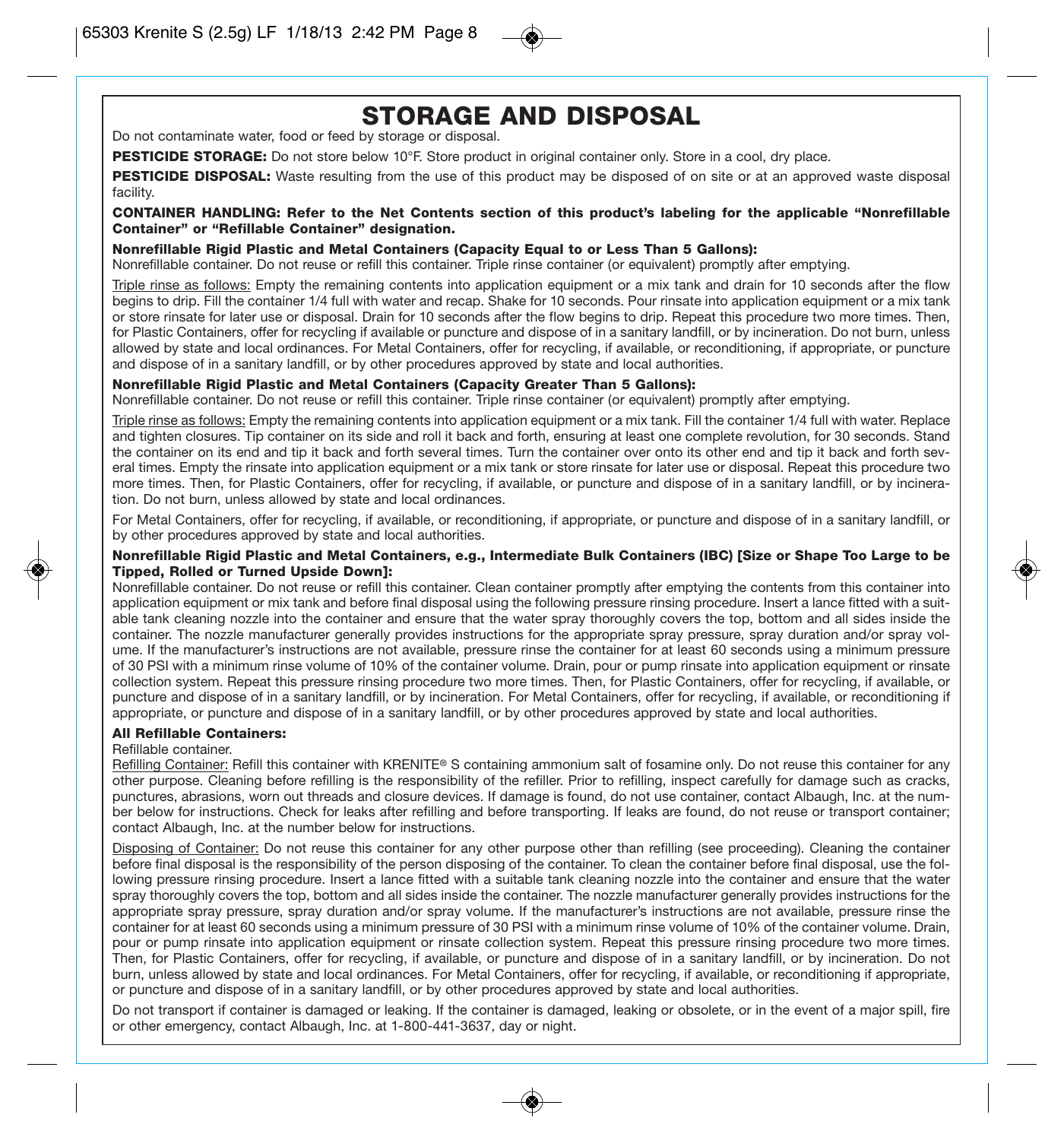**NOTICE TO BUYER:** Purchase of this material does not confer any rights under patents of countries outside of the United States.

# **LIMITATION OF WARRANTY AND LIABILITY**

**NOTICE:** Read This Limitation of Warranty and Liability Before Buying or Using This Product. If the Terms Are Not Acceptable, Return the Product at Once, Unopened, and the Purchase Price Will Be Refunded.

It is impossible to eliminate all risks associated with the use of this product. Such risks arise from weather conditions, soil factors, off-target movement, unconventional fanning techniques, presence of other materials, the manner of use or application, or other unknown factors, all of which are beyond the control of Albaugh, Inc. These risks can cause: ineffectiveness of the product; crop injury, or; injury to non-target crops or plants.

Albaugh, Inc. does not agree to be an insurer of these risks. **TO THE EXTENT CONSISTENT WITH APPLICABLE LAW, WHEN YOU BUY OR USE THIS PRODUCT, YOU AGREE TO ACCEPT THESE RISKS.**

Albaugh, Inc. warrants that this product conforms to the chemical description on the label thereof and is reasonably fit for the purpose stated in the Directions for Use, subject to the inherent risks described above, when used in accordance with the Directions for Use under normal conditions.

**ALBAUGH, INC. MAKES NO OTHER EXPRESS OR IMPLIED WARRANTY OF FITNESS OR OF MERCHANTABILITY OR ANY OTHER EXPRESS OR IMPLIED WARRANTY.**

**TO THE FULLEST EXTENT PERMITTED BY LAW, IN NO EVENT SHALL ALBAUGH, INC. OR SELLER BE LIABLE FOR ANY INCI-DENTAL, CONSEQUENTIAL OR SPECIAL DAMAGES RESULTING FROM THE USE OR HANDLING OF THIS PRODUCT. BUYER'S OR USER'S BARGAINED-FOR EXPECTATION IS CROP PROTECTION. TO THE EXTENT CONSISTENT WITH APPLICABLE LAW THE EXCLUSIVE REMEDY OF THE USER OR BUYER AND THE EXCLUSIVE LIABILITY OF ALBAUGH, INC. OR SELLER, FOR ANY AND ALL CLAIMS, LOSSES, INJURIES OR DAMAGES (INCLUDING CLAIMS BASED ON BREACH OF WARRANTY OR CON-TRACT, NEGLIGENCE, TORT OR STRICT LIABILITY), WHETHER FROM FAILURE TO PERFORM OR INJURY TO CROPS OR OTHER PLANTS, AND RESULTING FROM THE USE OR HANDLING OF THIS PRODUCT, SHALL BE THE RETURN OF THE PUR-CHASE PRICE OF THE PRODUCT, OR AT THE ELECTION OF ALBAUGH, INC. OR SELLER, THE REPLACEMENT OF THE PRODUCT.**

Albaugh, Inc. or its Ag Retailer must have prompt notice of any claim so that an immediate inspection of buyer's or user's growing crops can be made. Buyer and all users shall promptly notify Albaugh, Inc. or an Albaugh, Inc. Ag Retailer of any claims, whether based on contract, negligence, strict liability, other tort or otherwise or be barred from any remedy.

This Limitation of Warranty and Liability may not be amended by any oral or written agreement.

KRENITE**®** and AgriStar**®** are registered trademarks of Albaugh, Inc. ESCORT**®** is a registered trademark of E.I. DuPont de Nemours and Company.